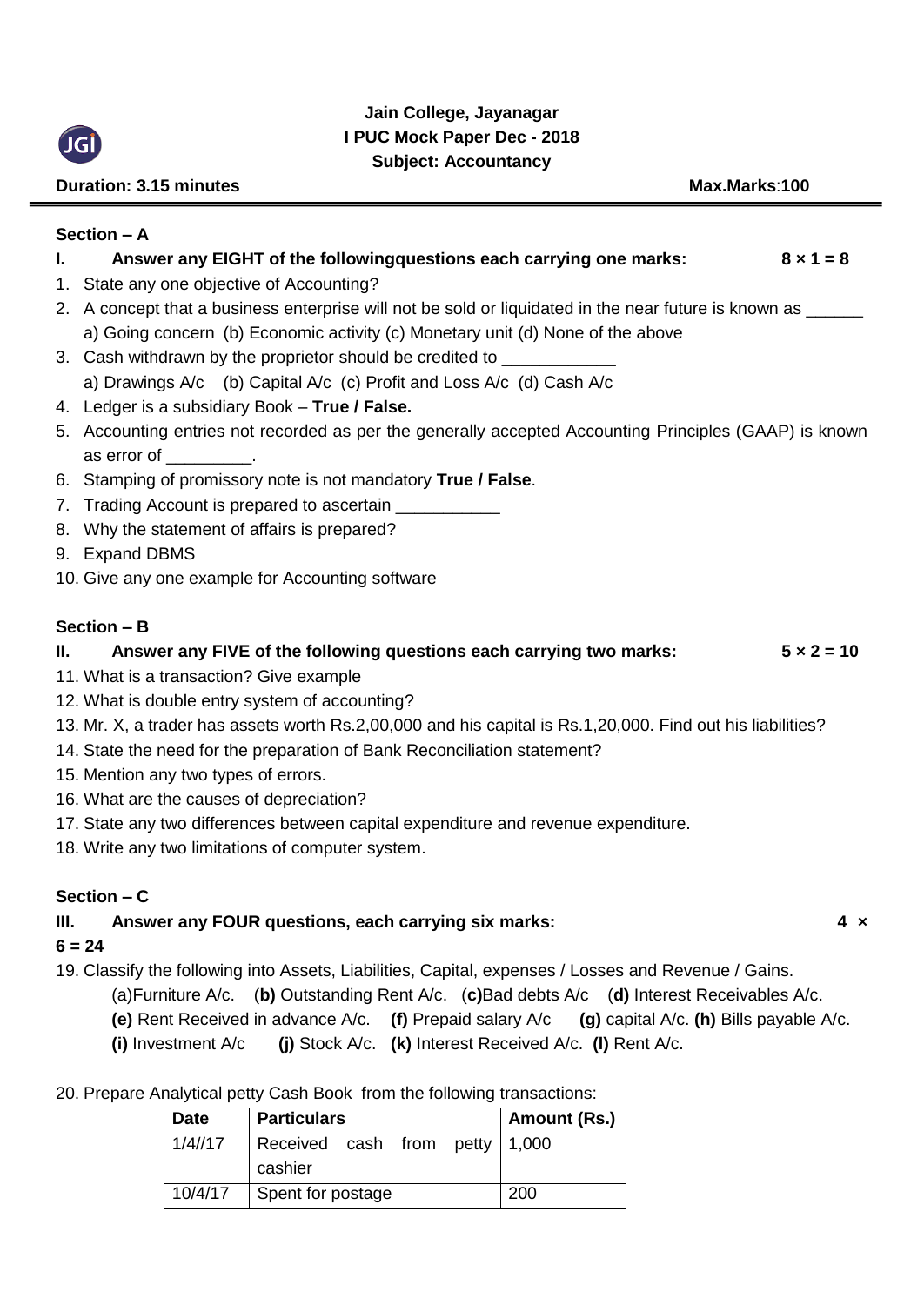| 15/4/17 | <b>Bus fare</b>     | 100 |
|---------|---------------------|-----|
| 20/4/17 | Paid for stationery | 50  |
| 30/4/17 | Cartage             | 40  |

21. Prepare purchases book from the following transactions of Saraswathi Book house.

| <b>Date</b>  | <b>Particulars</b>                                               |
|--------------|------------------------------------------------------------------|
| June 01 2017 | Purchased 50 Accountancy books at Rs.150 per book from Sapna     |
|              | Book House.                                                      |
| June 05 2017 | Bought 25 Business studies books at Rs.100 per book and 50       |
|              | Economics books at Rs.100 per book from MathaPublishers at 5%    |
|              | discount.                                                        |
| June 12 2017 | Purchased 500 note books from Siddi Suppliers for Rs.30 per note |
|              | book at 10% discount                                             |
| June 18 2017 | Bought 10 packs of pens from Subhash Book House at Rs.120 each   |
|              | for cash.                                                        |
| June 25 2017 | Bought 10 dictionaries at Rs.100 each from Chethan Publications. |

22. From the following Ledger balances prepare Trial Balance of Mr. Sateesh as on 31/12/17

| SI.no          | <b>Name of Accounts</b> | <b>Amount</b> |
|----------------|-------------------------|---------------|
|                |                         | (Rs.)         |
| 1              | Capital A/c             | 50,000        |
| 2              | Drawings A/c            | 10,000        |
| 3              | Cash A/c                | 13,000        |
| 4              | Purchases A/c           | 40,000        |
| 5              | Sales A/c               | 75,000        |
| 6              | Creditors A/c           | 10,000        |
| $\overline{7}$ | Debtors A/c             | 17,000        |
| 8              | Buildings A/c           | 60,000        |
| 9              | Salary A/c              | 10,000        |
| 10             | Bank Loan A/c           | 15,000        |

23. From the following balance of Mr. Shiva prepare the Trading Account for the year ending 31/3/16.

| <b>Particulars</b>   | Amount (Rs.) |
|----------------------|--------------|
| <b>Opening Stock</b> | 2,00,000     |
| Purchases for the    | 3,00,000     |
| year                 |              |
| Sales for the year   | 5,00,000     |
| Carriage inwards     | 10,000       |
| <b>Closing Stock</b> | 2,00,000     |

24. From the following information, prepare Total debtors A/c and find out closing balance of debtors on 31/3/18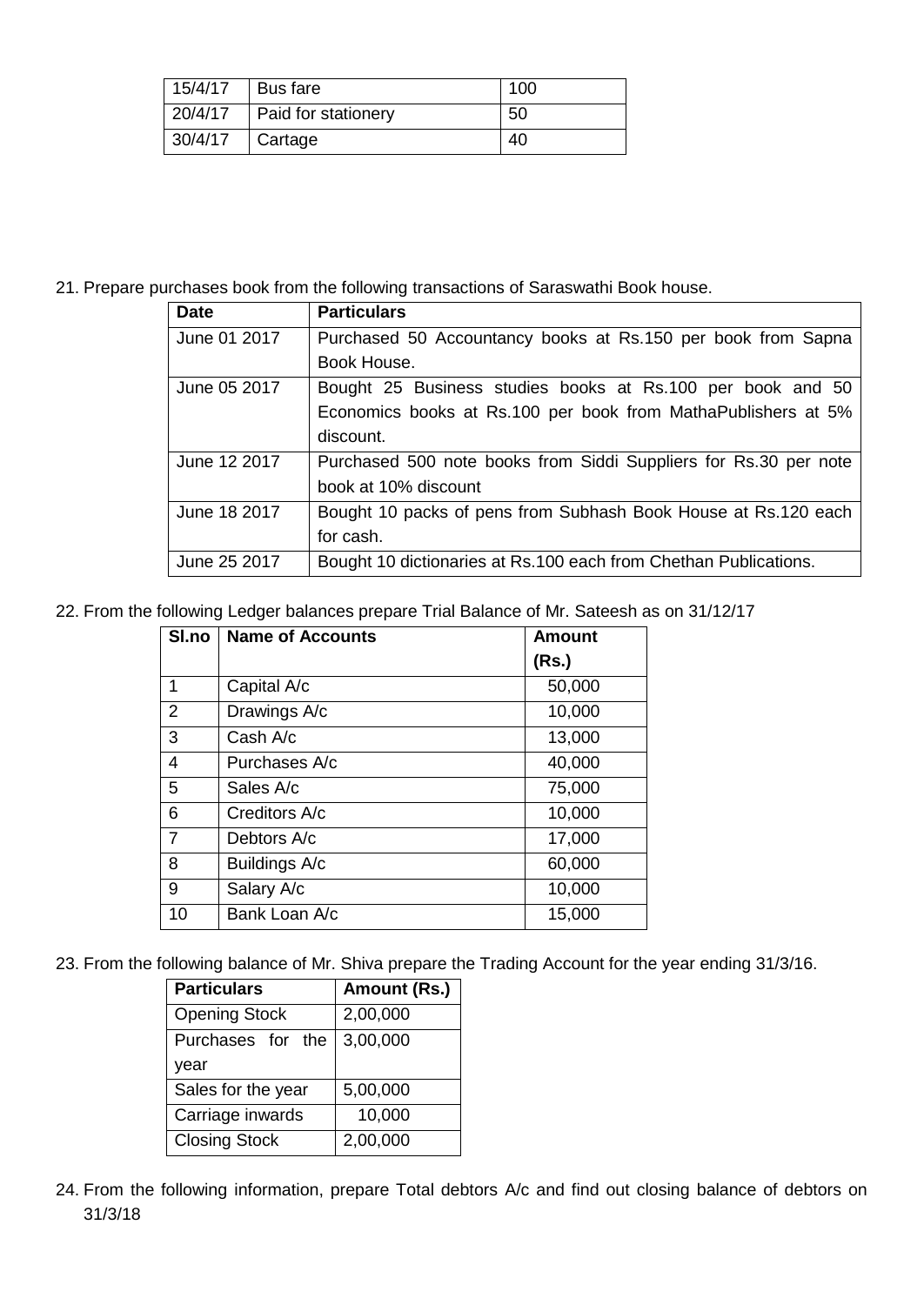| <b>Particulars</b>           | Amount (Rs.) |
|------------------------------|--------------|
| Debtors as on 1/4/17         | 20,000       |
| Credit Sales during the year | 1,00,000     |
| <b>Sales Returns</b>         | 2,000        |
| Cash received from debtors   | 85,000       |
| <b>Discount Allowed</b>      | 1,000        |

25. Explain any Six differences between manual accounting and computerized system.

#### **Section – D**

#### **IV Answer any FOUR questions each carrying twelve marks: 4 × 12 = 48**

26. Journalise the following transaction of Sunview Traders

- a) 1/1/2017 started business with cash Rs.2,30,000, Goods Rs.1,00,000 and Buildings Rs.2,00,000
- b) 4/1/17 Bought goods for cash Rs.5,000
- c) 8/1/17 Sold goods (costing Rs.30,000) Rs.35,000
- d) 10/1/17 purchased goods from Rahul Rs.55,000
- e) 14/1/17 sold goods to Varun (costing Rs.50,000) Rs.60,000
- f) 18/1/17 paid cash to Rahul in full settlement Rs.53,000
- g) 20/1/17 Received cash from Varun in full settlement Rs.59,000
- h) 25/1/17 Depreciation charge on buildings Rs.10,000
- i) 30/1/2017 Fresh Capital introduced Rs.50,000
- 27. Enter the following transactions in sales book and sales returns book of M/s victory stores

#### 2017

| April 01 | Sold Goods to RohithStores on Credit<br>30 kids books @Rs.60 each.<br>20 Animal books @Rs.50 each.                                |
|----------|-----------------------------------------------------------------------------------------------------------------------------------|
| April 05 | Sold Goods to MitraStores on Credit<br>100 Greeting Cards @Rs.50 each<br>50 Musical cards @Rs.50 each<br>Less: 5% Trade discount. |
| April 10 | Sold Goods to Mega Stores on Credit<br>50 writing pads @Rs.20 each<br>50 color books @Rs.30 each<br>20 ink pads @Rs.16 each.      |
| April 15 | <b>Goods Returned by RohithStores</b><br>2 kids books @Rs.60 each                                                                 |
| April 19 | 1 Animal book @Rs.50 each<br>Sold Goods to AbhaTraders on Credit<br>100 cards books @Rs.10 each                                   |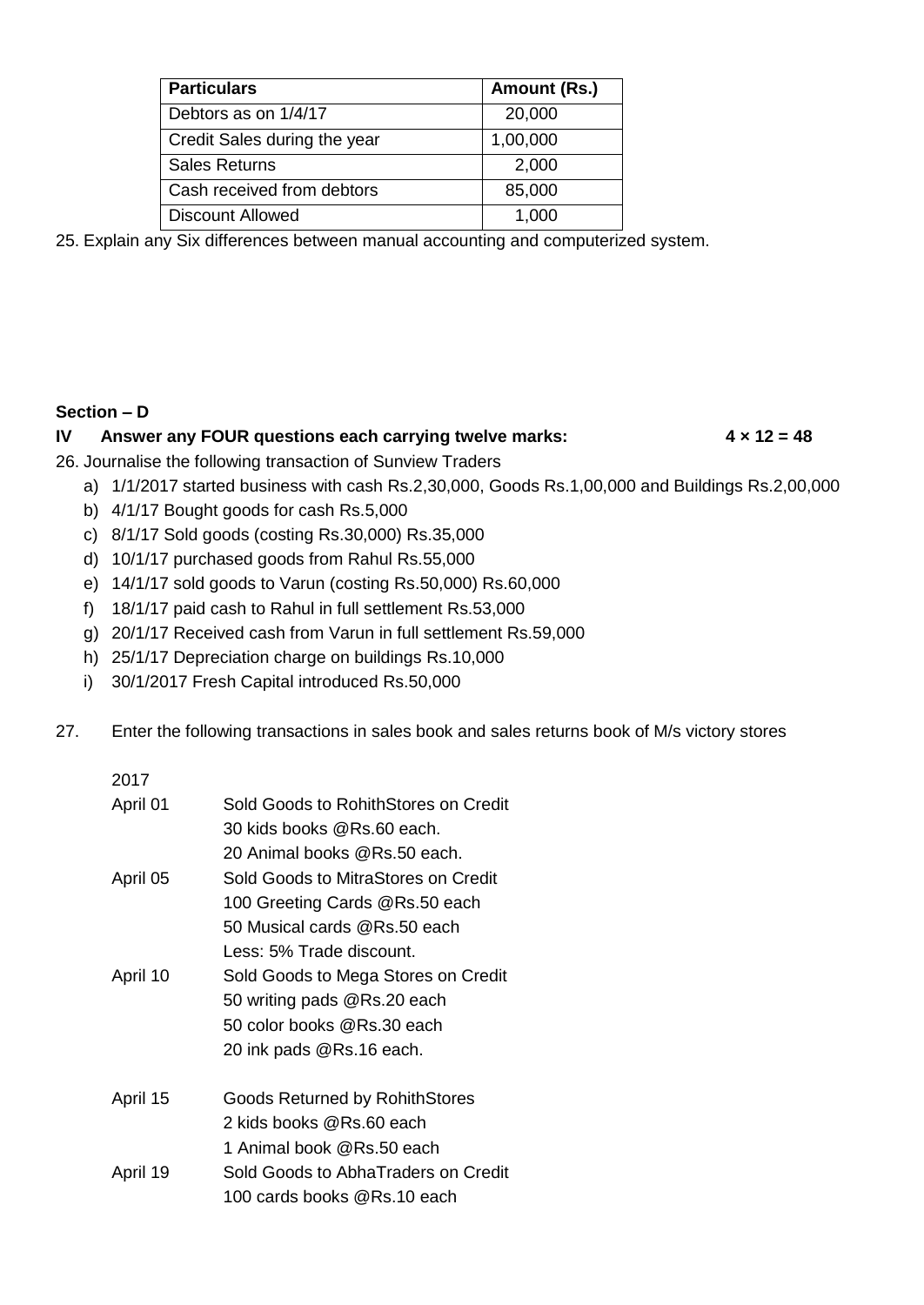|          | 50 Note Books @Rs.30 each              |
|----------|----------------------------------------|
|          | Less: 5% Trade discount.               |
| April 22 | Goods Returned by Mega Stores          |
|          | 5 color books @Rs.30 each              |
| April 26 | Sold Goods to BharathiStores on Credit |
|          | 100 Greetings Cards @Rs.20 each        |
|          | 100 Fancy Envelops @Rs.5 each          |
| April 30 | Goods Returned by Abha Traders         |
|          | 20 Cards @Rs.10 each                   |
|          | 5 Note Books @Rs.30 each               |
|          | Less: 5% Trade Discount.               |
|          |                                        |

- 28. From the following particulars, prepare a Bank Reconciliation statement as on 31/3/17
	- 1. Bank balance as per pass book Rs.40,000
	- 2. Cheques issued but not presented for payment Rs.7,000
	- 3. Cheques paid into bank, but not collected by the bank Rs.6,000
	- 4. Interest on bank deposit Rs.4,300 credited in pass book only
	- 5. Direct deposit into bank by a customer Rs.2,000
	- 6. Bank charges Rs.300 debited in pass book only.
- 29. On 1/4/13, Krishna Co. Ltd, purchased a Machinery costing Rs.45,000 and spent Rs.5,000 for its installation. On 31/3/15 the machinery was sold for Rs.40,000. On 1/4/15, the new machinery was bought for Rs.85,000. Depreciation was charged at 10% p.a. under diminishing Balance Method. Accounts are closed on 31<sup>st</sup> March every year. Prepare Machinery A/c and depreciation A/c for 3 years.
- 30. On 1/6/2017, Pavan accepted 3 months bills of exchange drawn by Varun for Rs.10,000, Varun discounted the bill with his banker at 12% p.a on 4/6/2017. On the due date, the bill was dishonored and noting charges of Rs.300 were paid by the banker. Pass Journal entries in the books of Varun and Pavan.
- 31. From the following Trial Balance of Shri Krishan prepare his Trading and profit and Loss A/c for the year ending 31/3/16 and Balance Sheet as on that date.

| <b>Name of the Accounts</b>         | <b>Debit</b> | <b>Credit</b> |
|-------------------------------------|--------------|---------------|
|                                     | (Rs.)        | (Rs.)         |
| <b>Commission Received</b>          |              | 3,000         |
| Cash at Bank                        | 3,500        |               |
| <b>Purchases and Sales</b>          | 41,000       | 99,000        |
| Returns                             | 4,000        | 1,000         |
| Wages                               | 12,500       |               |
| Carriage inward                     | 2,000        |               |
| Carriage On Sales                   | 3,500        |               |
| <b>Opening Stock</b>                | 6,000        |               |
| <b>Building</b>                     | 40,000       |               |
| Machinery                           | 20,000       |               |
| Capital                             |              | 60,000        |
| Salary                              | 15,000       |               |
| <b>Sundry debtors and Creditors</b> | 22,500       | 8,000         |
| <b>General Expenses</b>             | 3,000        |               |